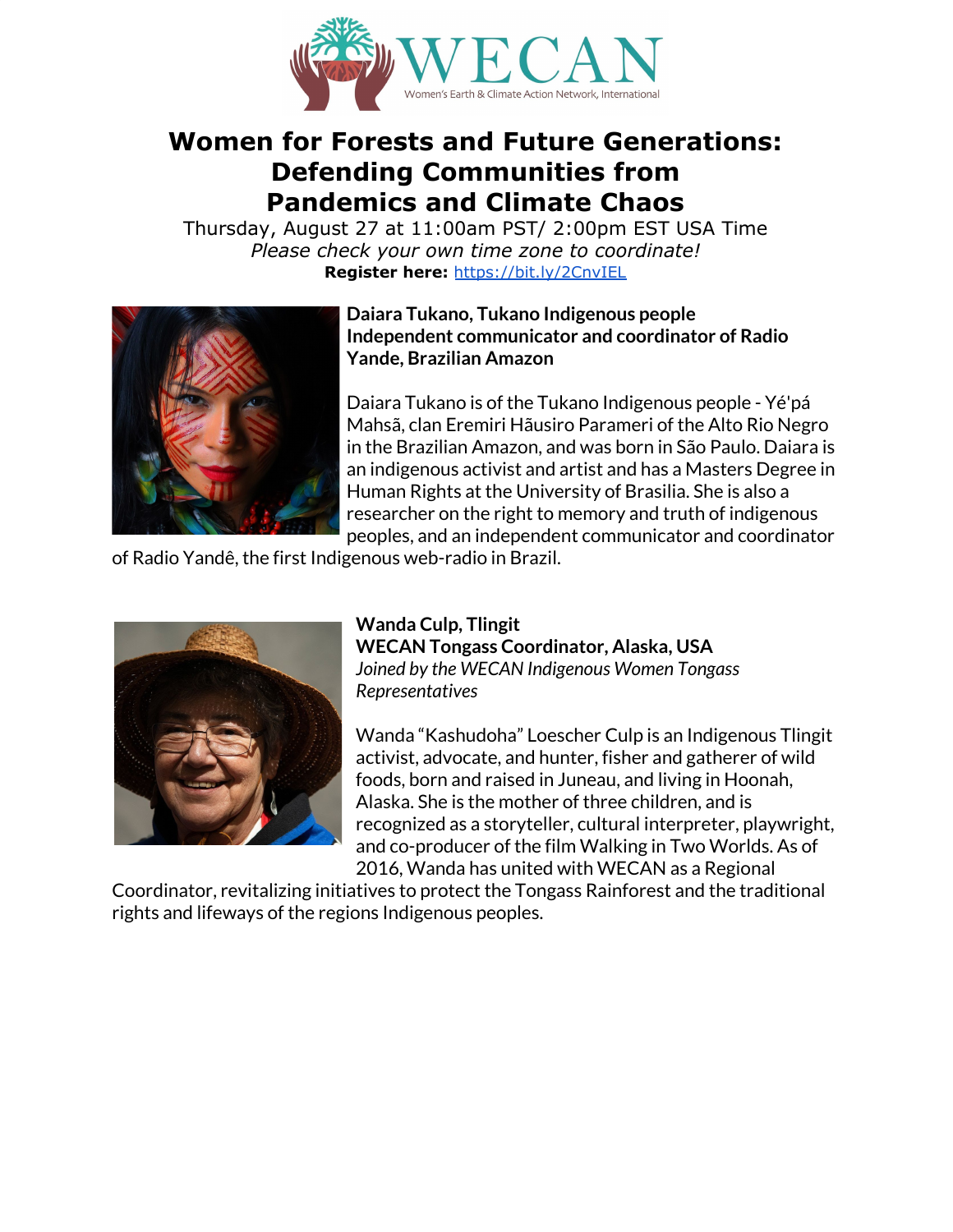

## **Neema Namadamu SAFECO and WECAN Democratic Republic of Congo Coordinator, DR Congo**

Neema Namadamu is a visionary peacemaker from Bukavu, South Kivu Province in Eastern Democratic Republic of Congo, where she advocates for peace, women's rights, rights for persons with disabilities, rights for Indigenous pygmy peoples, and Rights of Nature. She is Founder and Director of SAFECO, the Synergy of Congolese Women's Associations and Maman Shujaa: Hero Women of the

Congo, through which she has a established a media center for Congolese women to make their voices heard on the range of issues affecting their country. Neema is also the WECAN International Coordinator in the Democratic Republic of Congo. As WECAN DRC Coordinator, Neema leads workshops and trainings with local women to to prevent old growth deforestation, reforest damaged lands, build women's leadership, support Traditional Ecologic Knowledge, and protect the rich ecosystems of the Itombwe rainforest.



# **Helena Gualinga, Kichwa Youth social and climate activist, from Sarayaku in the Ecuadorian Amazon**

Helena Siren Gualinga is a 17 year old social activist, of Kichwa-indigenous and Swedish origin. She is known for her advocacy for climate and environmental justice.



#### **Dr. Juana Vera Delgado Gender Expert and Women2030 Program Assistant, Global Forest Coalition, Peru/The Netherlands**

Juana Vera Delgado is both an agricultural engineer and a doctor in social science. She has a PhD degree in Gender and Political Ecology of Water awarded by Wageningen University, the Netherlands, in December 2011 (see thesis: **<http://edepot.wur.nl/188580>**). She also obtained an MSc Degree in Gender and Irrigation at the same university in